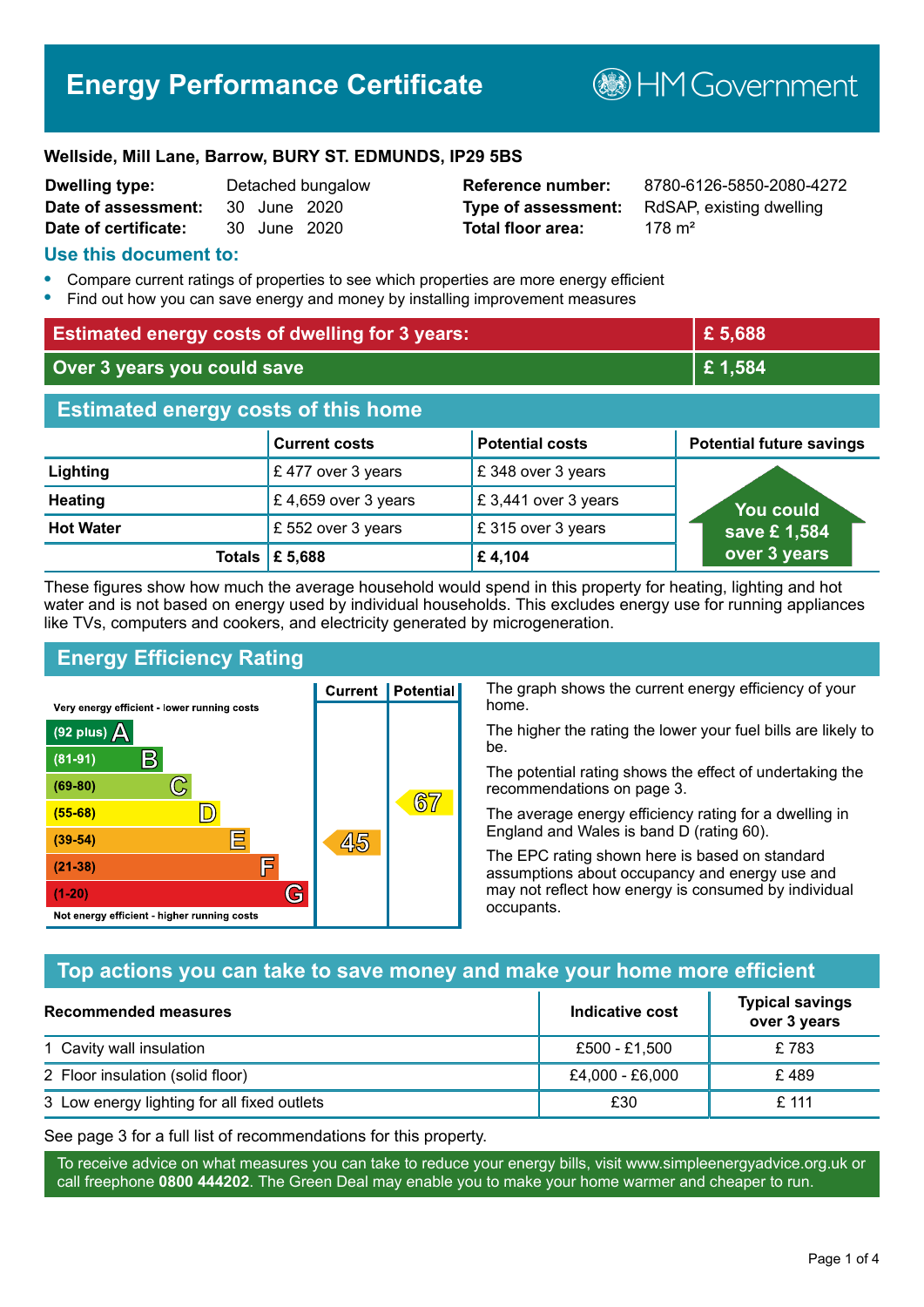# **Summary of this home's energy performance related features**

| <b>Element</b>        | <b>Description</b>                             | <b>Energy Efficiency</b> |
|-----------------------|------------------------------------------------|--------------------------|
| Walls                 | Cavity wall, as built, no insulation (assumed) | ★★☆☆☆                    |
| Roof                  | Pitched, 200 mm loft insulation                | ★★★★☆                    |
| Floor                 | Solid, no insulation (assumed)                 |                          |
| Windows               | Full secondary glazing                         | ★★★★☆                    |
| Main heating          | Boiler and radiators, oil                      | ★★★☆☆                    |
| Main heating controls | Programmer, room thermostat and TRVs           | ★★★★☆                    |
| Secondary heating     | Room heaters, coal                             |                          |
| Hot water             | From main system                               | ★★★☆☆                    |
| Lighting              | Low energy lighting in 63% of fixed outlets    | ★★★★☆                    |

Current primary energy use per square metre of floor area: 244 kWh/m² per year

The assessment does not take into consideration the physical condition of any element. 'Assumed' means that the insulation could not be inspected and an assumption has been made in the methodology based on age and type of construction.

See addendum on the last page relating to items in the table above.

#### **Low and zero carbon energy sources**

Low and zero carbon energy sources are sources of energy that release either very little or no carbon dioxide into the atmosphere when they are used. Installing these sources may help reduce energy bills as well as cutting carbon. There are none provided for this home.

# **Your home's heat demand**

For most homes, the vast majority of energy costs derive from heating the home. Where applicable, this table shows the energy that could be saved in this property by insulating the loft and walls, based on typical energy use (shown within brackets as it is a reduction in energy use).

| <b>Heat demand</b>           | <b>Existing dwelling</b> | Impact of loft<br>insulation | Impact of cavity<br>wall insulation | Impact of solid<br>wall insulation |
|------------------------------|--------------------------|------------------------------|-------------------------------------|------------------------------------|
| Space heating (kWh per year) | 24,145                   | N/A                          | (4, 182)                            | N/A                                |
| Water heating (kWh per year) | 3.176                    |                              |                                     |                                    |

You could receive Renewable Heat Incentive (RHI) payments and help reduce carbon emissions by replacing your existing heating system with one that generates renewable heat, subject to meeting minimum energy efficiency requirements. The estimated energy required for space and water heating will form the basis of the payments. For more information, search for the domestic RHI on the www.gov.uk website.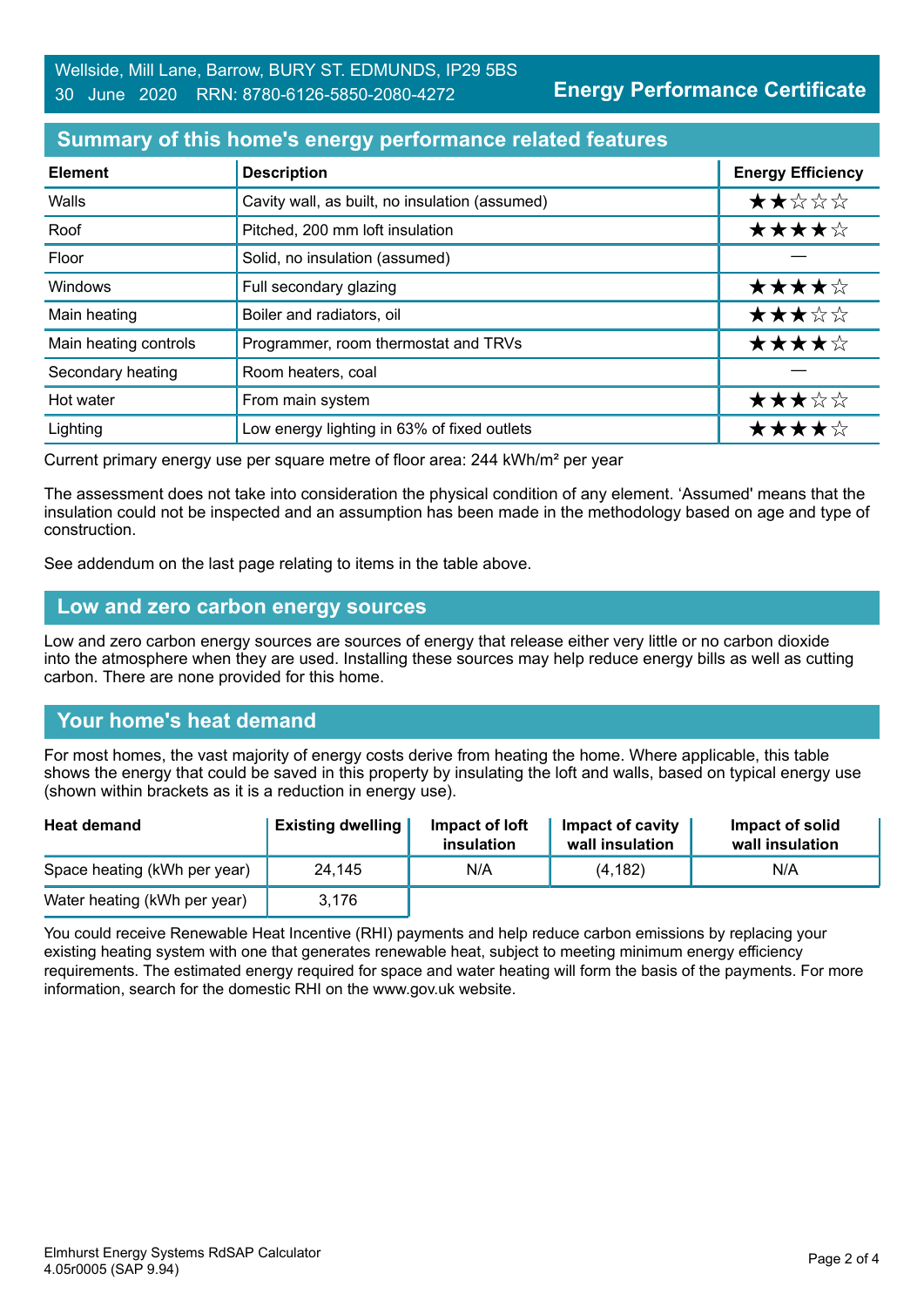#### Wellside, Mill Lane, Barrow, BURY ST. EDMUNDS, IP29 5BS 30 June 2020 RRN: 8780-6126-5850-2080-4272

#### **Recommendations**

The measures below will improve the energy performance of your dwelling. The performance ratings after improvements listed below are cumulative; that is, they assume the improvements have been installed in the order that they appear in the table. To receive advice on what measures you can take to reduce your energy bills, visit www.simpleenergyadvice.org.uk or call freephone 0800 444202. Before installing measures, you should make sure you have secured the appropriate permissions, where necessary. Such permissions might include permission from your landlord (if you are a tenant) or approval under Building Regulations for certain types of work.

| <b>Recommended measures</b>               | Indicative cost | <b>Typical savings</b><br>per year | <b>Rating after</b><br>improvement |
|-------------------------------------------|-----------------|------------------------------------|------------------------------------|
| Cavity wall insulation                    | £500 - £1,500   | £ 261                              | <b>E53</b>                         |
| Floor insulation (solid floor)            | £4,000 - £6,000 | £163                               | <b>D58</b>                         |
| Low energy lighting for all fixed outlets | £30             | £ 37                               | <b>D58</b>                         |
| Solar water heating                       | £4,000 - £6,000 | £68                                | <b>D61</b>                         |
| Solar photovoltaic panels, 2.5 kWp        | £3,500 - £5,500 | £ 359                              | <b>D67</b>                         |

#### **Alternative measures**

There are alternative measures below which you could also consider for your home.

**•** External insulation with cavity wall insulation

# **Financial Support and the Green Deal**

Green Deal Finance allows you to pay for some of the cost of your improvements in instalments under a Green Deal Plan (note that this is a credit agreement, but with instalments being added to the electricity bill for the property). The availability of a Green Deal Plan will depend upon your financial circumstances. There is a limit to how much Green Deal Finance can be used, which is determined by how much energy the improvements are estimated to **save** for a 'typical household'.

You may also be able to obtain support towards repairs or replacements of heating systems and/or basic insulation measures under the ECO scheme, provided that you are in receipt of qualifying benefits or tax credits. To learn more about this scheme and the rules about eligibility, visit www.simpleenergyadvice.org.uk or call freephone **0800 444202** for England and Wales.